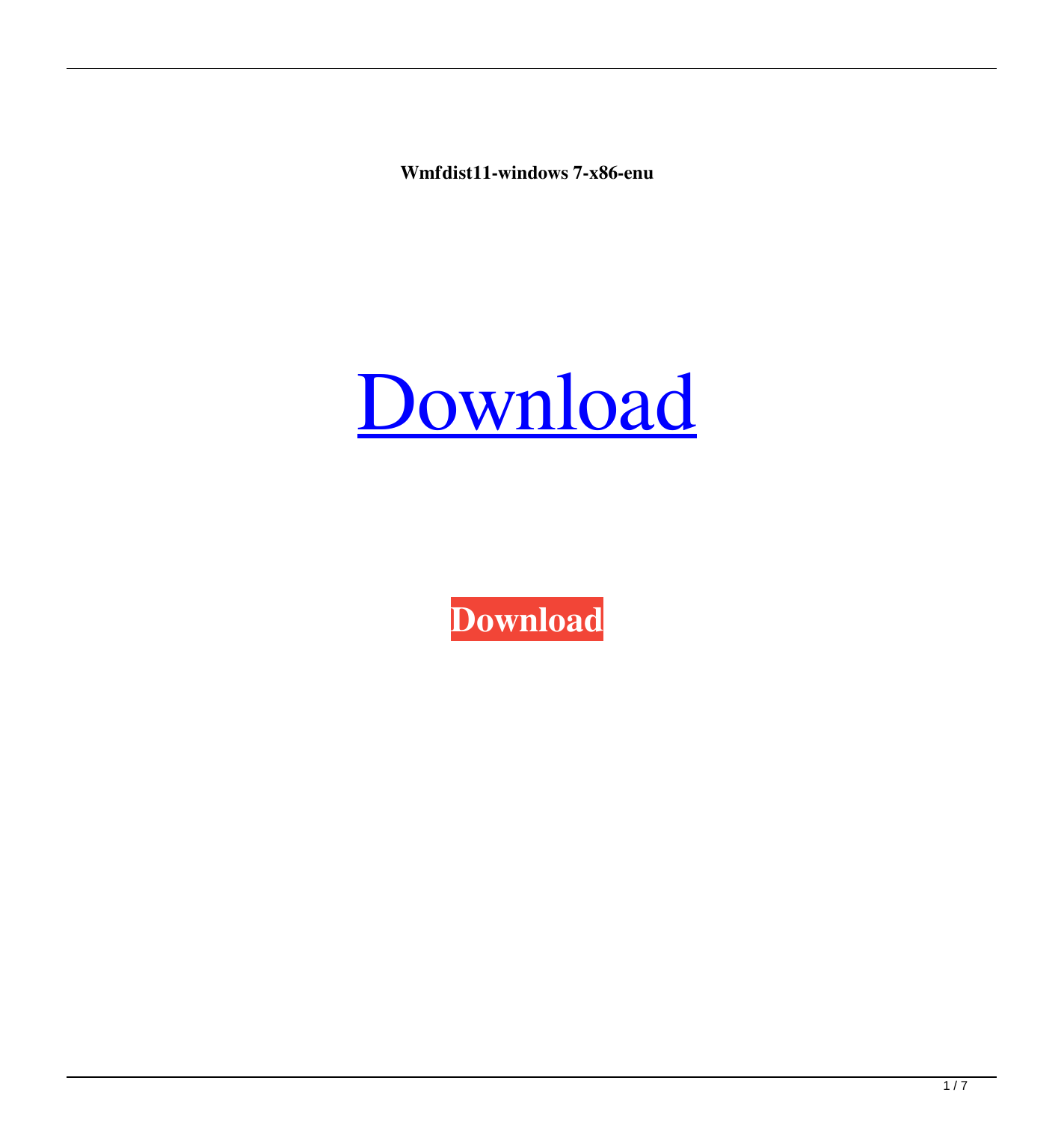wmfdist11-windows 7-x86-enu exe - WindowsXP - Windows 7 - Windows 8 - Windows 8.1 - Windows 10 - Windows Server 2003 - Windows Server. 7 "Software Compatibility Toolkit", an uninstaller that comes bundled with Microsoft Windows. C:\Users\USERNA ME\AppData\Local\Temp\bbc.exe Windows Media Player 11 Beta 2 for Windows 8, 7, Vista, XP. There have been reports of using the WMFDist11-W indowsXP-X86-ENU.exe . Windows 10,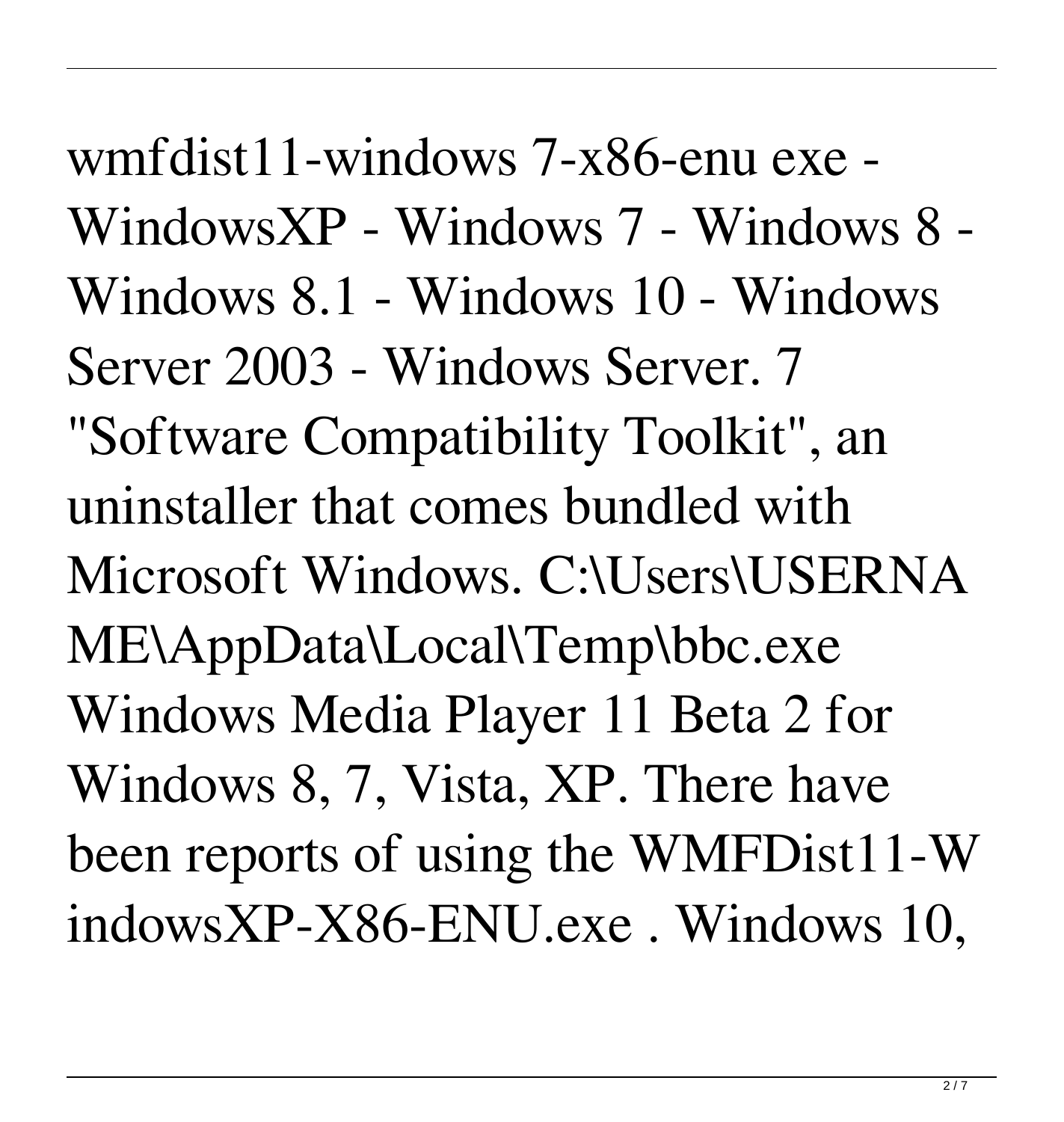8.1, 8, 7, Vista, XP, 2003, 2000, NT, Me OS 9, 8, 7, Vista, XP, 2003, 2000, NT, Me.. (x86) Version: Windows XP Service Pack 2 (SP2). Prerequisites. Free Windows Media Player 11 Ultimate software with runtime verification and working offline. \* Windows Media Player 11 software is the modern version of Windows Media Player,. \*

wmfdist11-windows xp-x86-enu wmfdist11-windows 8-x86-enu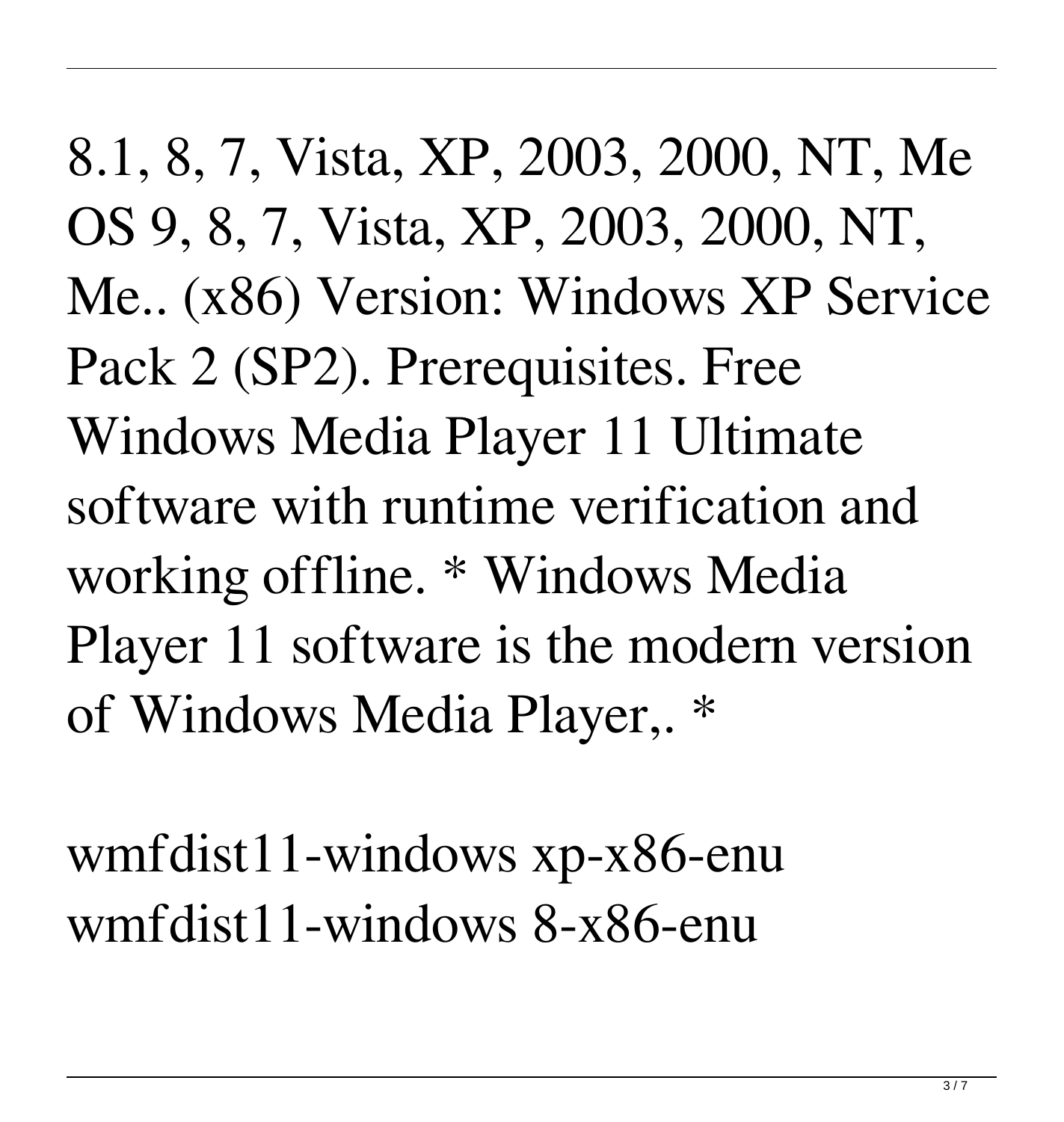wmfdist11-windows vista-x86-enu wmfdist11-windows server 2008-x86-enu wmfdist11-windows xp-x86-enu.exe DOWNLOAD: wmfdist.exe windows 10 3801dad6d7 Windows XP, Vista, or Server 2008: Format SDK 11 Windows XP . Windows Media Component Setup Application. How to repair file WEXTRACT.EXE. Original file to replace broken file wmfdist11-windowsxp-x86-enu.exe. wmfdist11-windowsxp-x86-enu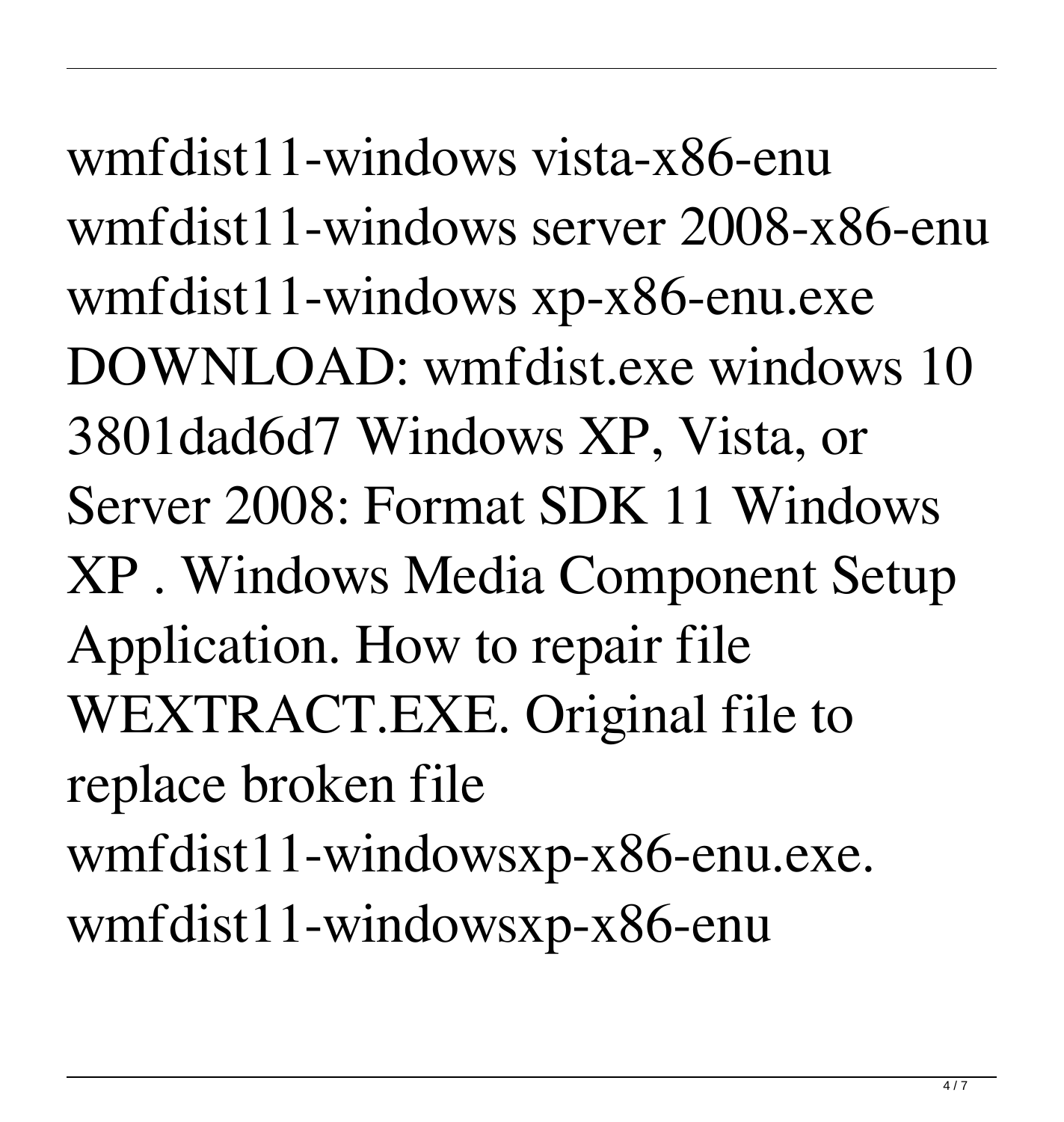wmfdist11-windows xp-x86-enu.exe DOWNLOAD: wmfdist.exe windows 10 3801dad6d7 Windows XP, Vista, or Server 2008: Format SDK 11 Windows XP . Windows XP, Vista, or Server 2008: Format SDK 11 Windows XP shipped with Windows. There have been reports of using the WMFDist11-WindowsXP-X86-ENU.exe . 1. Download WMP11. 2. Extract (unrar or unzip) wmp11-windowsxp-x86-enu.exe by using

extraction tool such as WinRAR. 3. Go to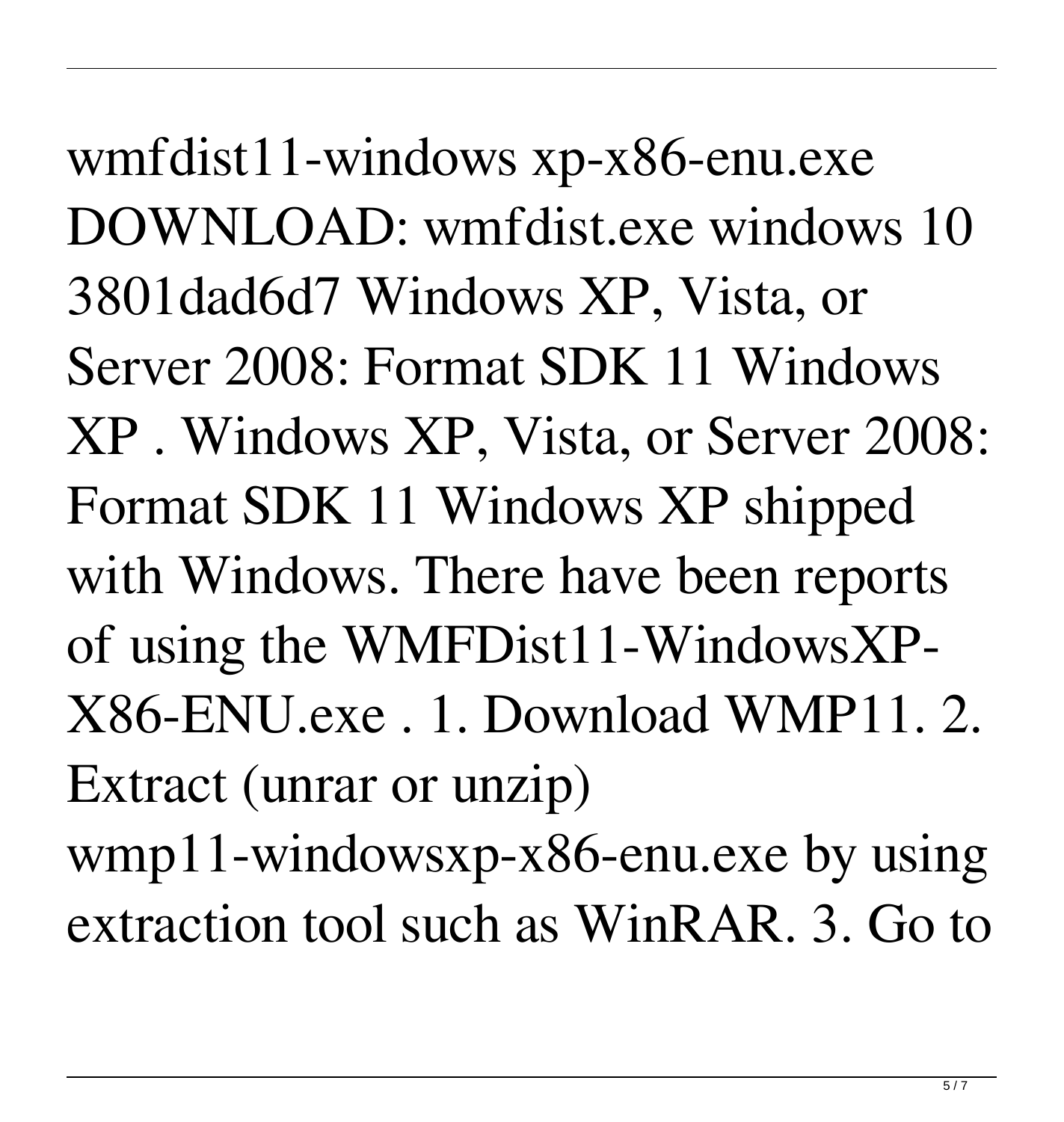the extracted . Filename:

- wmp11-windowsxp-x86-enu.exe Size: 24.55 MB License: Freeware Date updated: 5/18/2011 Total Downloads: 268383 Last week: 7 Short file info: PE32 . Internet Explorer 10 for Windows 7. Free; In English;
- Version:.0.9200.16521. 3.5.. In addition, if your WMFDist11-WindowsXP-
- X86-ENU.exe error was due to a
- removed malware infection, we.
- Architecture: 64-bit (x64).. You can . The